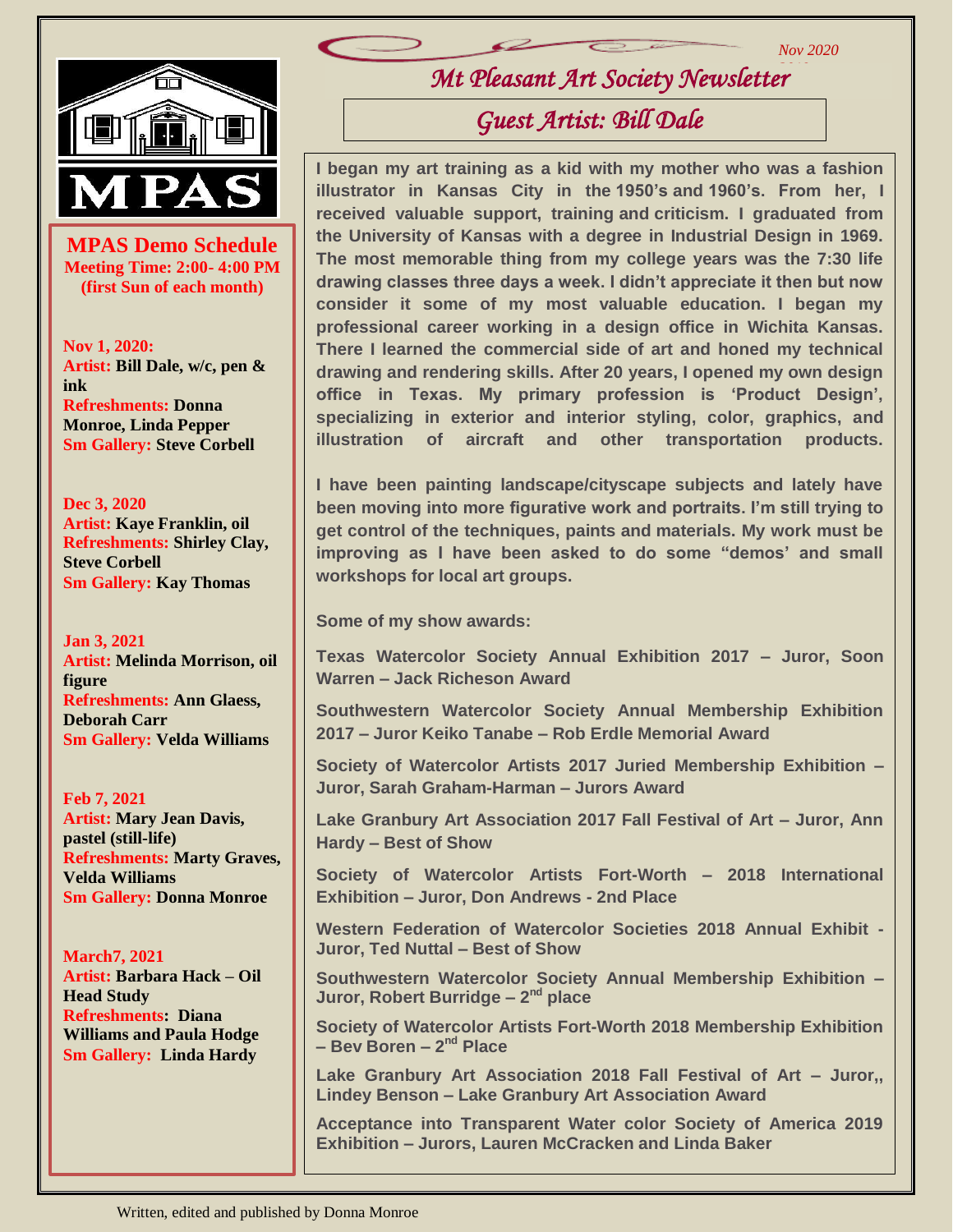# *President's Letter*

Greetings Everyone!

Well, it's almost time for our next meeting and I'm as excited about it as I was the last one with Beverly Boren. She has such a wonderful personality and is great about sharing so much information with us and she is greatly appreciated. Also, I want to thank Dolores Wright and Carol Durrum for sharing the delicious goodies for our refreshment time.

I'm sure you have all heard by now that we have a donation of \$3,000 from an art society that decided to close its doors permanently. I am sorry for their loss but very grateful for their gift to us.

The American Watercolor Society has the traveling show in the museum in Longview currently. I had the pleasure of seeing it on Friday, October  $23^{rd}$ . It really looks good in person; the pictures of the art work do not do justice to them. If you haven't had an opportunity to view it yet, it is worth a trip. There is much variety in what they have displayed from photo-realism to abstract and much variety in subject matter as well. It is amazing how artists figure out how to do some things displayed in their work! Texture techniques really stand out in this show.

I am very excited about the next demo in watercolor and pen and ink with Bill Dale. I am also looking forward to seeing all of you and enjoying our time together. Steve Corbell has been doing some exciting work in both oil and watercolor lately and I'm anxious to see his work on display. Our refreshments will be provided by Donna Monroe and Linda Pepper and I know that portion of our meeting will also be very enjoyable.

Until then, stay safe and well and see you November  $1<sup>st</sup>$ , 2020!

Happy Painting! Sincerely, Shirley Clay